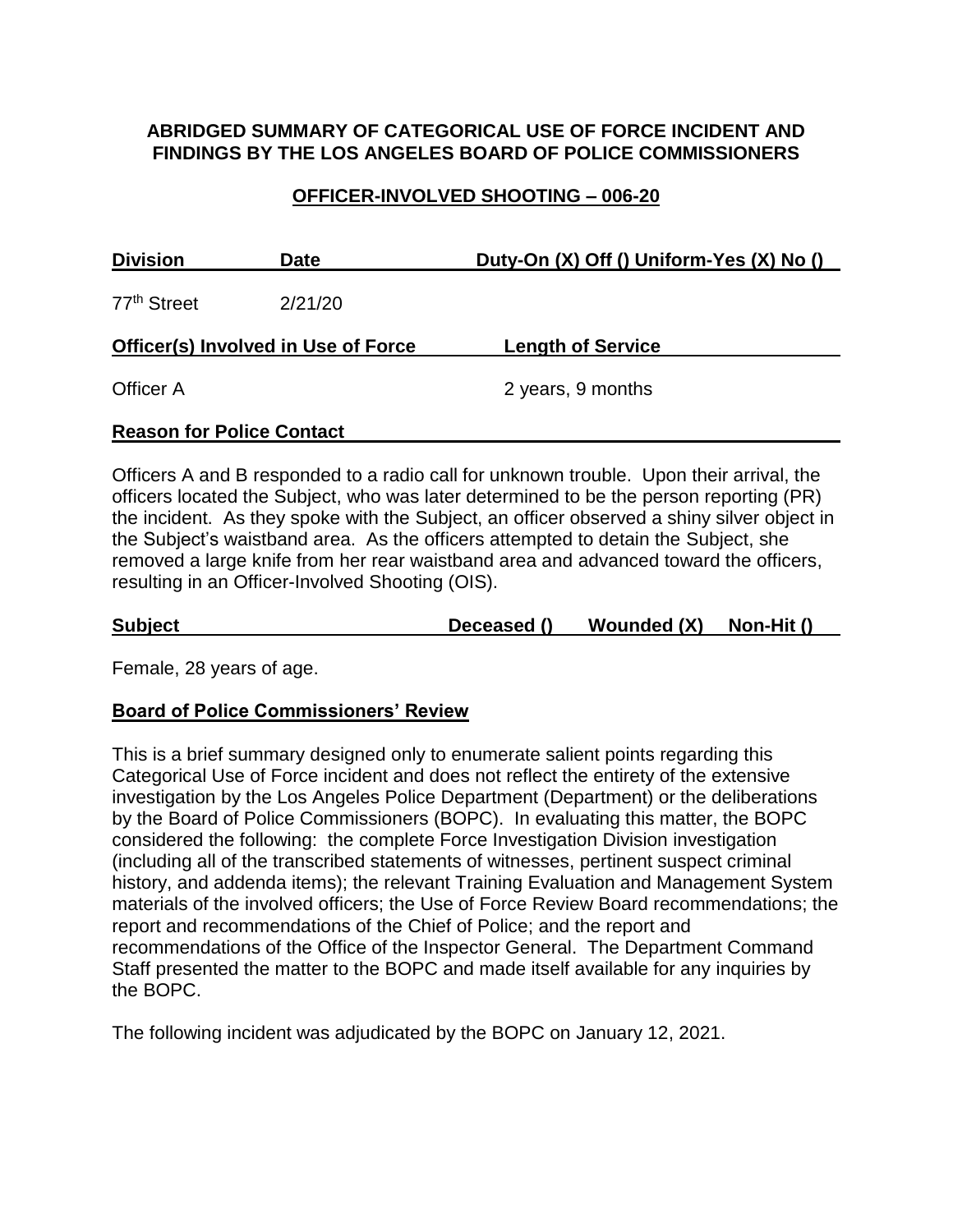#### **Incident Summary**

On February 21, 2020, at approximately 1:16 a.m., Communications Division (CD) received a 911 call from a woman. The woman who placed the call was later determined to the Subject involved in this incident; however, this fact was not known to Communications Division nor the officers who responded to the incident. The Subject advised CD that she needed an officer to respond to a residential address. When the Emergency Board Operator (EBO) asked the Subject what had transpired, the Subject repeated her request for an officer and did not provide any additional information.

As a result, CD dispatched the call and Officers A and B advised CD that they would handle and respond to the location with emergency light and siren (Code Three). During their response, both officers activated their BWV and Officer A read the comments of the call to Officer B from their Mobile Data Computer (MDC).

The comments of the radio call indicated that the PR was unable to speak on the phone, causing Officer A to believe that the incident could be domestic violence related. Officer A's opinion was based on the comments of the call, combined with his/her prior experience and knowledge gained from responding to and handling prior domestic violence related incidents.

Officers C and D heard the aforementioned radio call and decided to respond to the location as well. According to Officers C and D, they were in between radio calls at the time of the incident. Their intentions were to drive by the location and offer assistance to Officers A and B if needed. Officers C and D did not advise CD they were responding to the location, nor did they activate their Body Worn Video (BWV) or Digital In-Car Video System (DICVS) at that time.

Upon arrival, Officer A broadcast the officers' status and location (Code Six). Shortly thereafter, Officers A and B realized they were on the wrong street. They immediately drove to the correct location, which was approximately two blocks south.

Officers A and B arrived at the location of the radio call, which was a single-family dwelling located on the southwest corner of the intersection. The surrounding area was primarily residential, and there were multiple vehicles parked along the north and south curbs. Officer B stopped their vehicle in the street, facing west. The police vehicle was partially blocking the westbound lane.

Upon their arrival, Officers A and B identified the location of the radio call and communicated their observations with one another. Officer A exited the vehicle first and walked west a short distance, along the north side of the street. Officer B began walking south, toward the location of the radio call. According to Officer B, he/she believed Officer A was following him/her.

As captured by BWV, Officer A utilized his/her flashlight to illuminate the vehicles parked along the north side of the street. According to Officer A, since the nature of the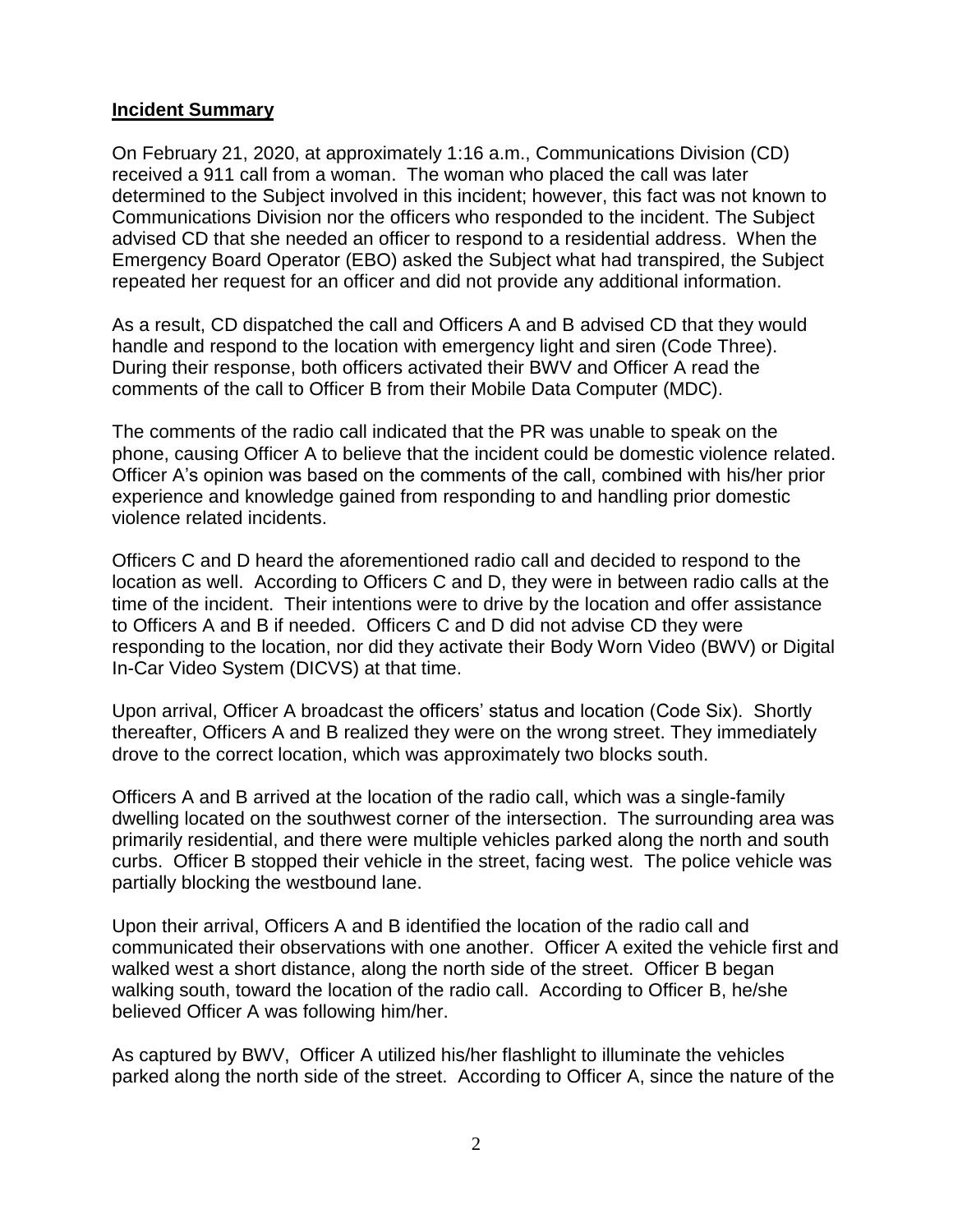radio call was still unknown to the officers, he/she began visually checking the nearby vehicles for occupants. As he/she made his/her way west, Officer A observed the Subject seated on the north curb, between two parked vehicles. Officer A asked the Subject if she called the police and if she was okay. The Subject denied calling the police and replied, "I'm fine."

Meanwhile, as Officer B approached the south curb, he/she heard his/her partner speaking with the Subject and immediately joined Officer A on the north side of the street. According to Officer B, the Subject was holding a wallet and set of keys in her hands. Officer B also noted that a cellular phone was lying on the sidewalk next to the Subject.

Both officers attempted to communicate with the Subject and ascertain if she was the source of the radio call. According to Officer A, the Subject had a blank stare, her face was expressionless, and her replies were very short. Based on the Subject's demeanor and the tone of her voice, Officer A believed that the Subject was possibly the victim of a crime and/or suffering from depression.

During their conversation, the Subject identified herself and indicated that she lived nearby. The Subject reiterated to the officers that she was okay and denied calling the police. Officers A and B then turned and walked toward the address given by CD to continue their investigation.

Believing the Subject was possibly the source of the radio call, Officer A asked CD for the name of the person reporting (PR). The Radio Telephone Operator (RTO) responded and advised Officer A that they did not have the PR's name. According to Officer A, if they were unable to determine what transpired through further investigation, he/she was considering contacting the Mental Evaluation Unit (MEU) and inquiring if the Subject had a history of mental illness.

As Officers A and B made their way to the south side of the street, Officer A heard the Subject say, "Don't go there. They didn't call you."Officers A and B then turned around and walked toward the Subject, who was still seated on the curb. According to Officer A, it appeared that the Subject was trying to prevent the officers from speaking with the residents there. This caused Officer A to believe the potential perpetrator may be at that location.

Officer B assured the Subject that it was okay if she called the police and that they were there to help her. Both officers asked the Subject if she was the person who called the police and the Subject replied, "I said they didn't call."Officer B asked the Subject, "What's wrong?" The Subject was unresponsive. Although Officer A did not observe any visible injuries on the Subject's body, he/she asked her if she needed an ambulance. The Subject responded; however, it was unintelligible.

Meanwhile, Officers C and D arrived at scene. They stopped their vehicle in the street and communicated with Officers A and B through their open driver's side window. Officer B advised Officers C and D that they did not require assistance. Officers C and D then left the scene.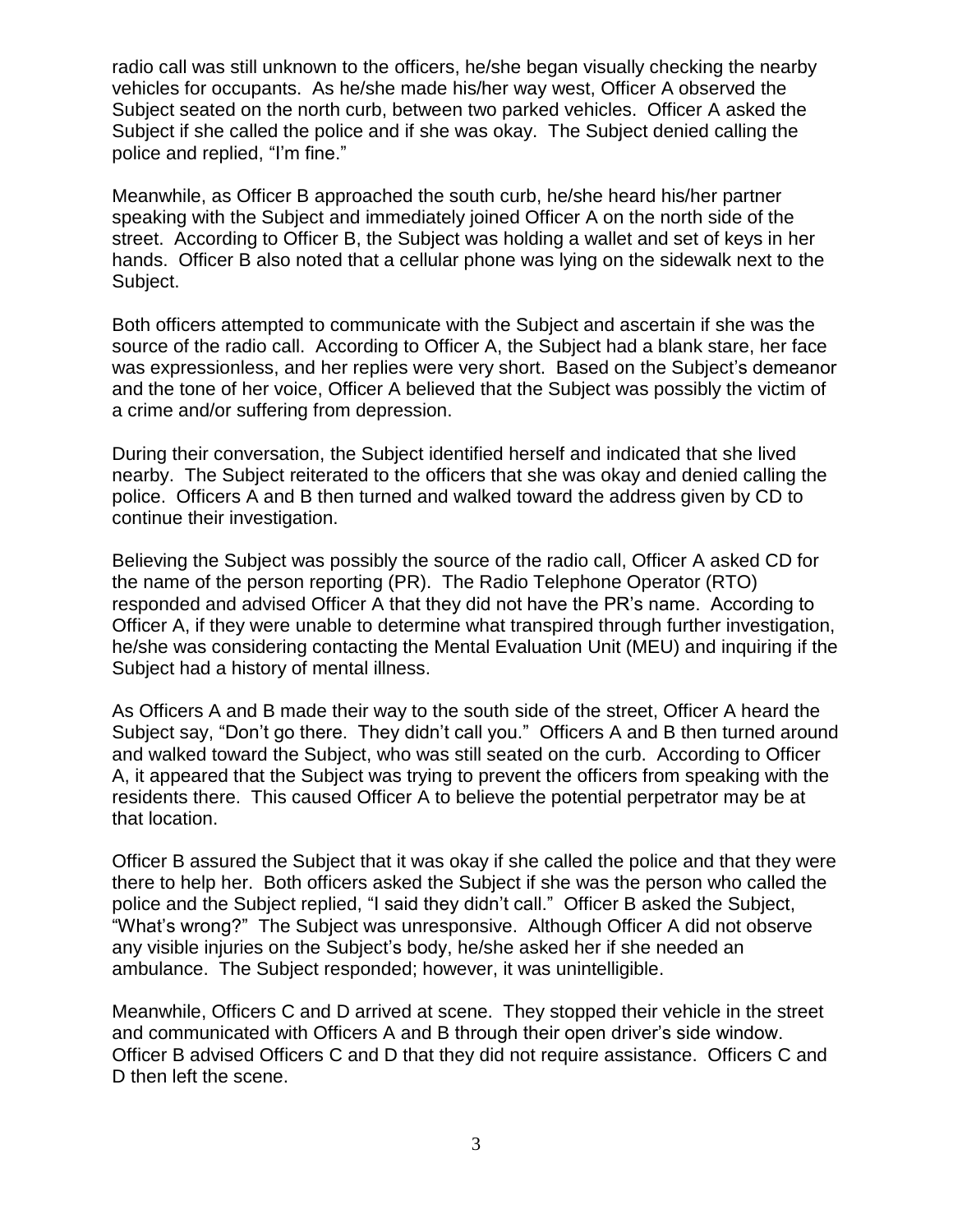Officers A and B continued their conversation with the Subject, assuring her that she was not in trouble and reiterated that they were there to help her. According to Officer B, something seemed "off", and the Subject's lack of responsiveness was causing him/her concern. Based on Officer B's training and experience, combined with the Subject's demeanor, he/she opined that the Subject was more than likely the source of the radio call.

Officer B was unsure if the cargo van belonged to the Subject and decided to check the interior of the vehicle to ensure there were no occupants inside. Officer B walked west a short distance and utilized his/her flashlight to illuminate the passenger compartment of the cargo van, as well as a white sedan that was parked just west of it. There were no occupants inside either vehicle.

According to Officer B, the spacing was very tight between the two vehicles where the Subject was seated. Officer B believed that he/she and Officer A would be unable to fit through the small space together, in the event that the situation escalated. Therefore, Officer B decided to redeploy to the north sidewalk. Officer B walked around the front of the cargo van and onto the north sidewalk. According to Officer B, his/her intentions were to move to a position of advantage where he/she and his/her partner could triangulate on the Subject.

Meanwhile, the Subject reached down toward the sidewalk, west of where she was seated, using her right hand. As the Subject did so, Officer A's BWV captured a metallic sound. The Subject advised Officer A, "I was putting my keys down." Officer A asked the Subject, "What do you have over there?" and illuminated the area with his/her flashlight.

Officer A noted that the Subject's wallet was lying on the sidewalk, in the open position, displaying her identification.

Officer B walked east on the north sidewalk and approached the Subject's right side. As he/she did so, Officer B held his/her flashlight in his/her left hand and illuminated the Subject. According to Officer B, he/she observed a shiny silver object in the Subject's right rear waistband area. As captured by BWV, Officer B leaned forward and pointed the flashlight directly at the Subject's right waistband area; however, he/she was unable to identify the object. According to Officer B, he/she did not want to alert the Subject of his/her observation and cause an adverse reaction. Therefore, he/she did not verbally advise his/her partner about the object.

According to Officer B, had he/she identified the object in the Subject's waistband as a knife and/or a sharp object, he/she would have advised Officer A of his/her observations and directed him/her to redeploy. In addition, Officer B would have requested additional units and/or a back-up, unholstered his/her TASER, and attempted to find cover while continuing to verbalize with the Subject.

Officer B was cognizant that Officer A was standing in front of the Subject and feared for his/her safety. Believing the Subject was possibly armed with a weapon, Officer B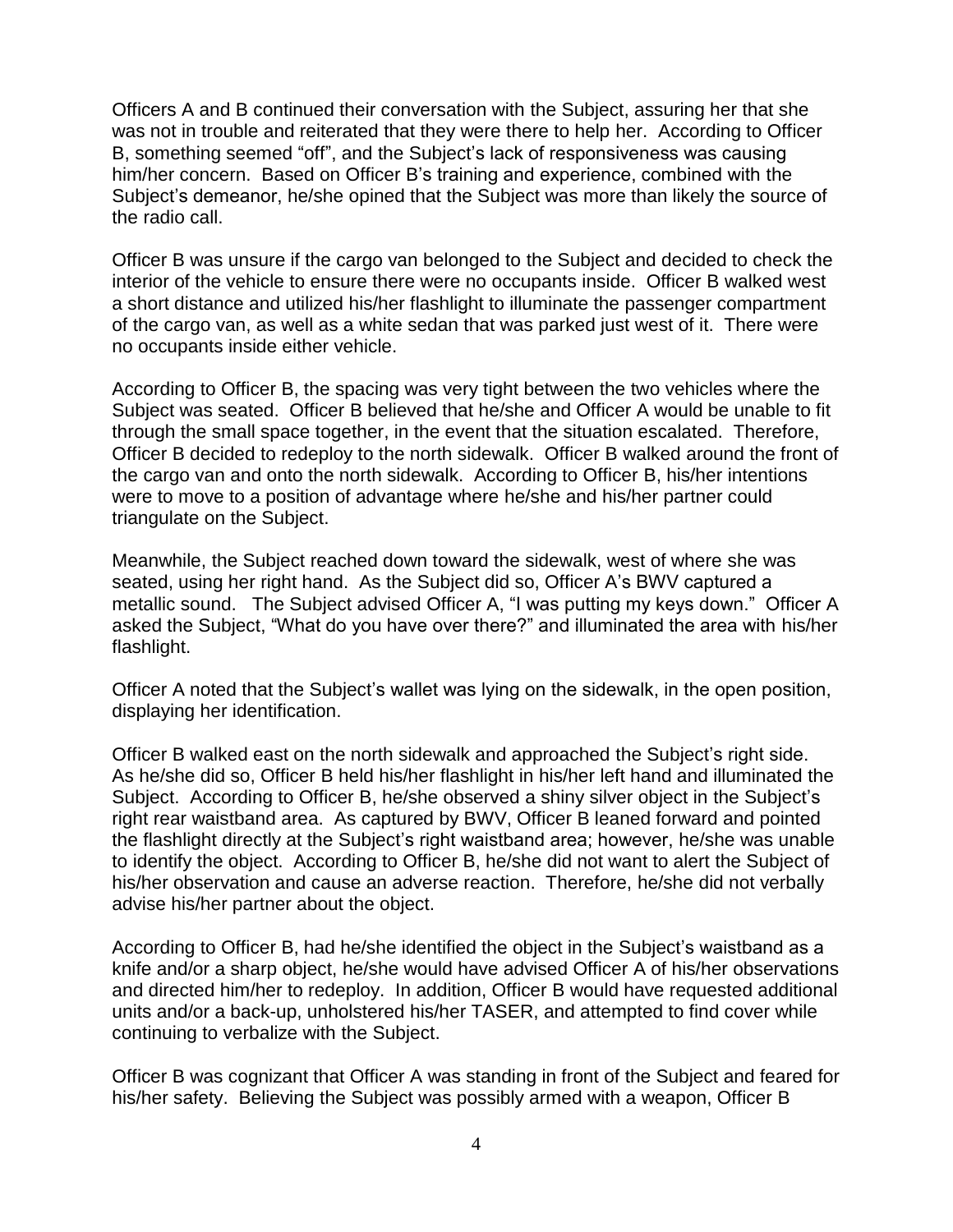decided to detain the Subject pending further investigation. Officer B's intentions were to place the Subject into a standing position, apply handcuffs, and conduct a cursory search of her person for weapons.

Officer B ordered the Subject to stand up, but she did not comply. Therefore, Officer B decided to go "hands on" with the Subject, in order to prevent her (the Subject) from reaching for the object. While holding his/her flashlight in his/her left hand, Officer B leaned forward and grabbed the Subject's right forearm, using his/her right hand. As he/she did so, BWV captured the Subject stating, "Mm-mm, no, no, don't. Mm-mm."

According to Officer B, he/she and Officer A had a standing tactical plan for initiating physical contact with suspects. If one officer goes "hands on,*"* they both go "hands on," with the understanding that their partner observed a threat that they did not necessarily see.

Officer B attempted to place his/her flashlight into his/her left lower pant pocket; however, he/she was unable to do so. According to Officer B, the Subject began moving which prevented him/her from securing the flashlight. In an attempt to control the Subject's movement, Officer B placed his/her left hand on the Subject's right upper arm, while still holding the flashlight in his/her hand.

A combination of Officer B's actions and the Subject's demeanor caused Officer A to believe that the Subject was possibly armed with a weapon.

Officer A was concerned, because he/she was unable to see the Subject's waistband area from his/her position and did not want to allow the Subject the opportunity to arm herself. Therefore, Officer A walked forward, between the two vehicles, and approached the Subject. According to Officer A, it would have taken too much time to walk around the cargo van and would have increased the distance between him/her and Officer B.

The Subject started to stand up, and as she did so, Officer B's BWV captured a knife protruding from her right rear pocket/waistband area. According to Officer B, the Subject began pulling away from him/her and was "wiggling*"* her arms. Officer B told the Subject, "It's okay, we're trying to help you." The Subject then swung her right arm forward, causing Officer B to momentarily lose his/her grip on the Subject's right forearm. Officer B was still unaware that the object in the Subject's waistband was a knife.

Once in the standing position, the Subject stepped backward onto the sidewalk and began stating, "No" repetitively while backing away from Officer B in an easterly direction. As the Subject backed away, Officer B grabbed the Subject's right wrist with his/her right hand and placed his/her left hand, which was still holding the flashlight, on top of the Subject's right wrist. Officer A approached the Subject's left side and grabbed her left wrist using both hands.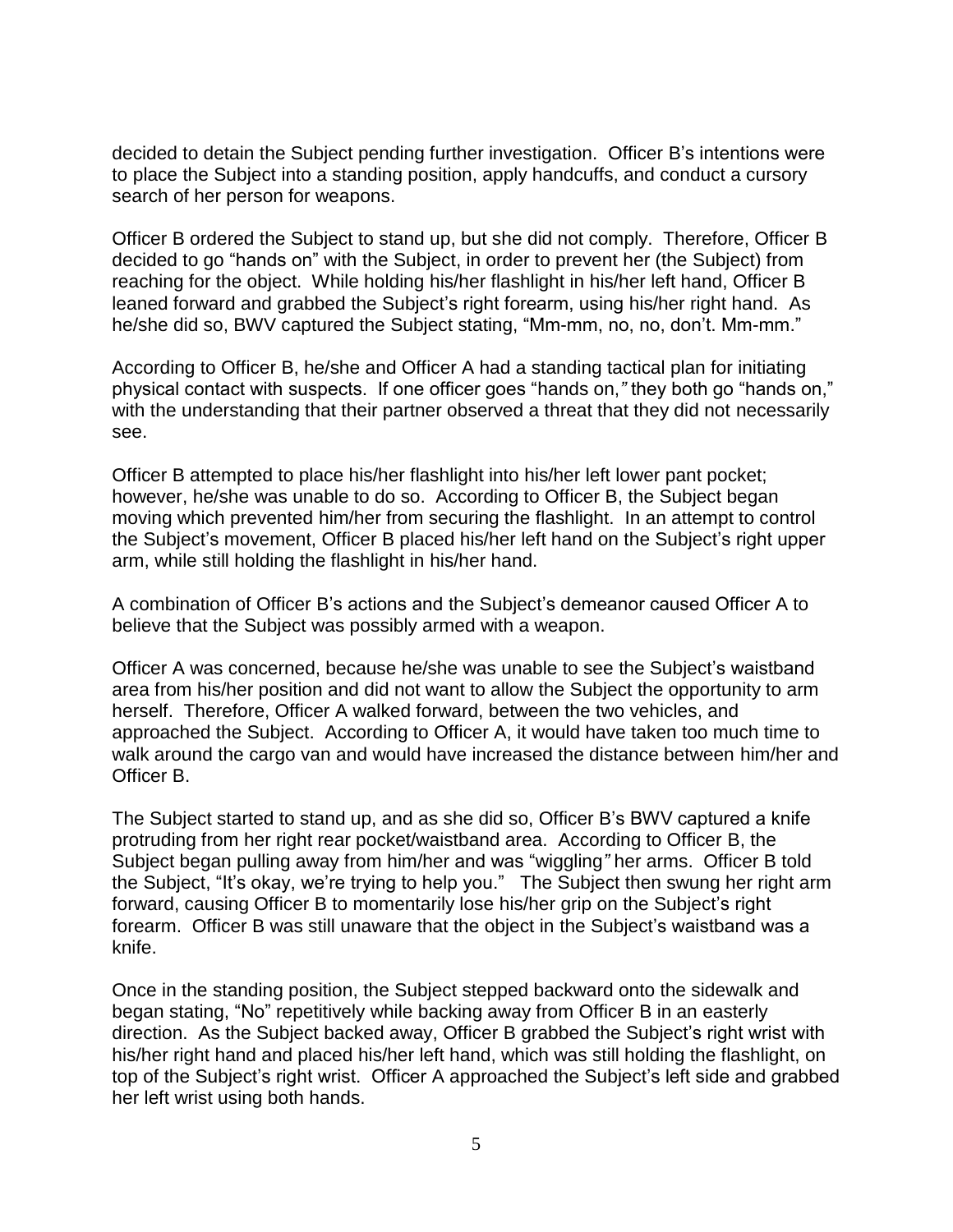The Subject continued walking backward while simultaneously pulling her arms away from the officers. According to Officer B, the Subject "wiggled*"* her arm, causing Officer B to lose his/her grip on the Subject's right wrist. Officer B briefly held onto the right sleeve of the Subject's sweatshirt, but the Subject was ultimately able to pull the sleeve from his/her grasp. In the process, the Subject's right hand slipped into the sleeve of her sweatshirt, briefly concealing it.

According to Officer A, the Subject began pulling her arm and body in the opposite direction which he/she (Officer A) was pulling. Officer A told the Subject, "Wait, ma'am, just calm down." The Subject then bent her left elbow and swung her arm forward, in a punching type motion, causing Officer A to also lose his/her grip on the Subject's left wrist.

As captured on BWV, the Subject repeatedly stated, "No," and continued backing away from the officers in an easterly direction. Officers A and B proceeded to follow the Subject. Officer B walked along the north side of the sidewalk, while Officer A walked along the south side. As they did so, Officer A was a few feet ahead of Officer B, causing them to be slightly offset. According to Officer A, his/her intentions were to regain control of the Subject's arm. Officer B ordered the Subject to, "Come here," and to "Stop," but the Subject did not comply with the commands.

As the Subject continued to back away from the officers, she reached toward her right rear waistband area with her right hand and produced a large kitchen knife. As captured by BWV, the Subject held the knife in her right hand, along her right side/hip area, with the blade facing in a northwesterly direction.

According to Officer B, the knife was removed from the same area in the Subject's waistband as the shiny silver object he/she previously observed. Officer A estimated that he/she was approximately one to three feet west of the Subject when she produced the knife.

After producing the knife, the Subject stopped momentarily, then proceeded to walk in the officers' direction. According to Officer A, the Subject walked toward him/her at a fast pace. As the Subject advanced toward the officers, she continued to hold the knife along her right side/hip area, with the blade facing in a northwesterly direction. According to Officer A, as the Subject walked toward them, she appeared to be jabbing the blade in their direction (west).

In an effort to create distance between themselves and the Subject, Officers A and B began backing up in an easterly direction. Upon seeing the Subject armed with the knife, Officer B feared for his/her life and the life of his/her partner, so he/she unholstered his/her pistol and held it in a two-handed, low-ready shooting position, with the muzzle pointed in the Subject's direction. As he/she did so, Officer B was still holding his/her flashlight in his/her left hand with the light pointed toward the ground.

According to Officer B, he/she could see Officer A in his/her right peripheral, was cognizant of his/her position and ensured that the muzzle of his/her pistol did not cover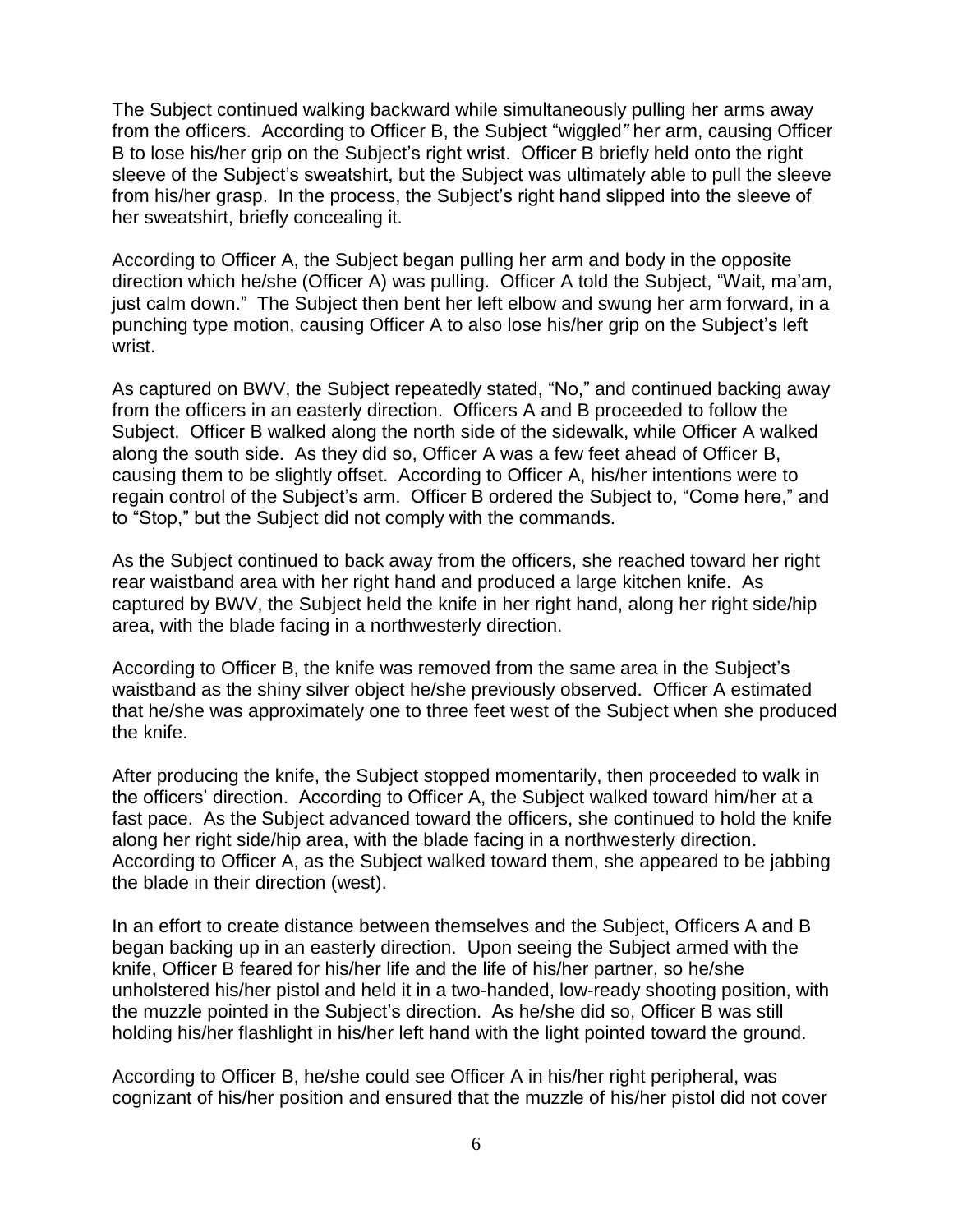Officer A. Officer B yelled, "Stop," and "Do not," to the Subject multiple times, but the Subject continued to advance towards officers while holding the knife. Officer B intentionally dropped his/her flashlight onto the sidewalk and removed his/her handheld radio with his/her left hand.

As he/she did so, Officer B held his/her pistol in his/her right hand, in a low-ready position, with the muzzle pointed in the Subject's direction.

Nearly simultaneously, Officer A stated, "Oh [expletive]" and unholstered his/her pistol. As captured by BWV, Officer A held his/her pistol in a two-handed position and pointed the muzzle in an easterly direction, toward the Subject. Officer A also repeatedly ordered the Subject to stop, but the Subject did not comply with the commands. According to Officer A, the Subject shook her head back and forth, as if indicating she was not going to stop, and continued walking toward them at a fast pace.

According to Officer A, at some point the Subject had closed enough distance where he/she felt she was going to stab Officer A or his/her partner.

Although Officer A perceived that the Subject was closing the distance between herself and the officers at this time, a review of his/her (Officer A's) BWV did not reveal any apparent significant reduction in the distance between the Subject and the officers as the officers continued to redeploy backwards.

According to Officer B, as he/she was requesting back-up, the Subject then took a step forward, and Officer A shot.

According to Officer A, "And I got scared, because I thought she was going to stab me or stab my partner and, like, kill one of us. So in an effort to try to like, you know, stop her from killing us, I got really scared and I shot."Officer A fired two rounds at the Subject in a westerly direction from an approximate distance of 12 feet. The Subject was struck by gunfire and fell to the sidewalk, north of the white mini-van. As the Subject fell, she dropped the knife, which landed on the sidewalk just north of her body.

Following the OIS, additional officers responded to the scene to assist. The Subject was then taken into custody, provided first aid, and transported by ambulance to the hospital for treatment of her injuries.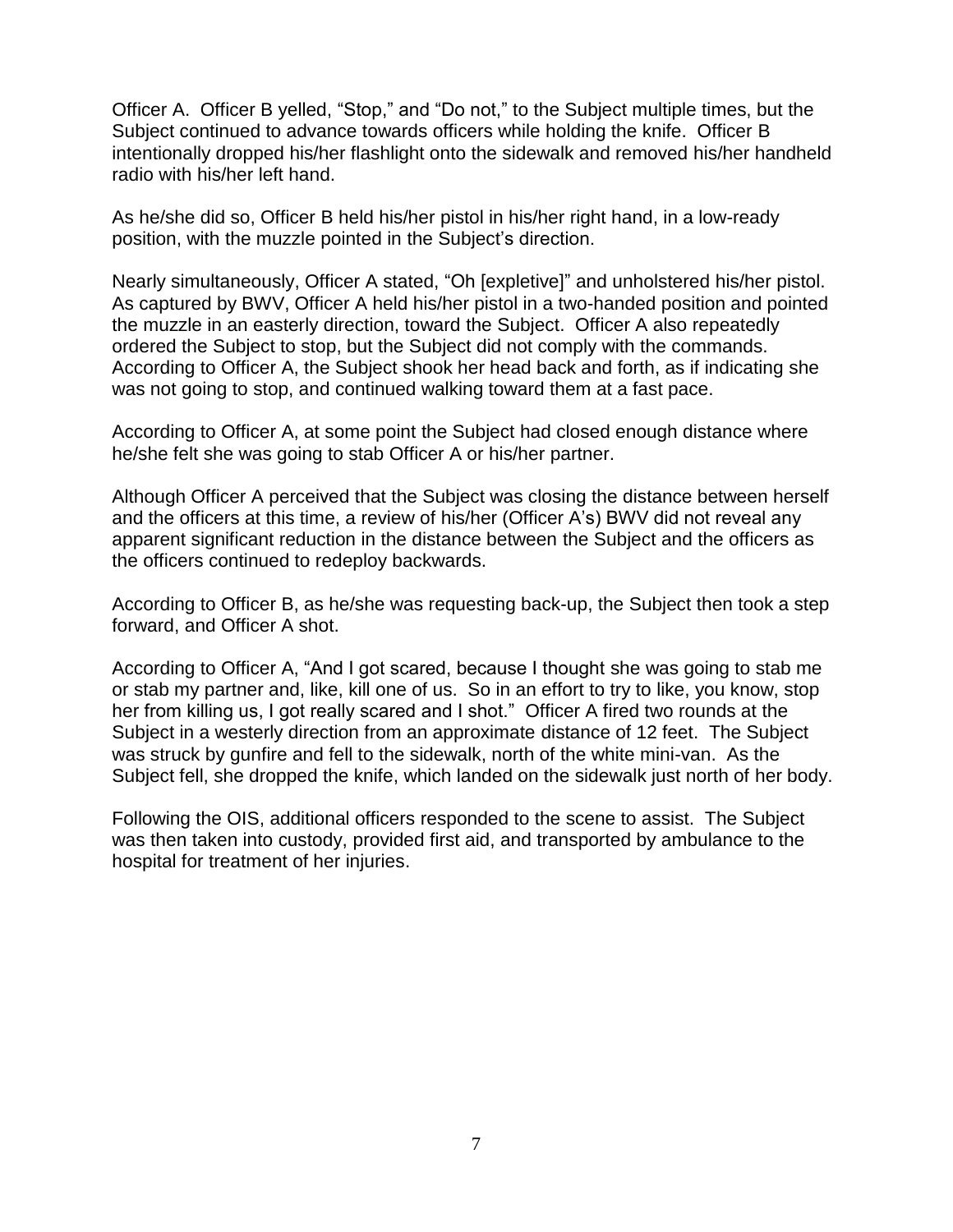# **BWV and DICVS Policy Compliance**

| <b>NAME</b> | <b>TIMELY</b><br><b>BWV</b><br><b>ACTIVATION</b> | FULL 2-<br><b>MINUTE</b><br><b>BUFFER</b> | <b>BWV</b><br><b>RECORDING</b><br>OF ENTIRE<br><b>INCIDENT</b> | <b>TIMELY DICVS</b><br><b>ACTIVATION</b> | <b>DICVS</b><br><b>RECORDING</b><br>OF ENTIRE<br><b>INCIDENT</b> |
|-------------|--------------------------------------------------|-------------------------------------------|----------------------------------------------------------------|------------------------------------------|------------------------------------------------------------------|
| Officer A   | Yes                                              | No                                        | Yes                                                            | Yes                                      | No                                                               |
| Officer B   | Yes                                              | Yes                                       | Yes                                                            | Yes                                      | No <sup>1</sup>                                                  |

#### **Los Angeles Board of Police Commissioners' Findings**

The BOPC reviews each Categorical Use of Force incident based upon the totality of the circumstances, namely all of the facts, evidence, statements and all other pertinent material relating to the particular incident. In every case, the BOPC makes specific findings in three areas: Tactics of the involved officer(s); Drawing/Exhibiting of a firearm by any involved officer(s); and the Use of Force by any involved officer(s). Based on the BOPC's review of the instant case, the BOPC made the following findings:

# **A. Tactics**

The BOPC found Officer A's Tactics to warrant a Tactical Debrief. The BOPC found Officer B's Tactics to warrant a finding of Administrative Disapproval.

## **B. Drawing and Exhibiting**

The BOPC found Officer A and B's drawing and exhibiting of a firearm to be In Policy.

## **C. Non-Lethal Use of Force**

The BOPC found Officer A and B's non-lethal use of force to be In Policy.

## **D. Lethal Use of Force**

The BOPC found Officer A's lethal use of force to be In Policy.

## **Basis for Findings**

 $\overline{a}$ 

In making its decision in this matter, the Commission is mindful that every "use of force by members of law enforcement is a matter of critical concern both to the public and the law enforcement community. It is recognized that some individuals will not comply with the law or submit to control unless compelled to do so by the use of force; therefore, law enforcement officers are sometimes called upon to use force in the performance of their duties. It is also recognized that members of law enforcement derive their authority from the public and therefore must be ever mindful that they are not only the guardians, but also the servants of the public. The Department's guiding principle when using force shall be reverence for human life. Officers shall attempt to control an incident by

<sup>1</sup> The officers' DICVS was activated during their Code-3 response to the incident; however, the officers were not wearing their microphones during their encounter with the Subject and so no audio was captured by the DICVS. Due to the position of the police vehicle, the DICVS did not capture video of the OIS.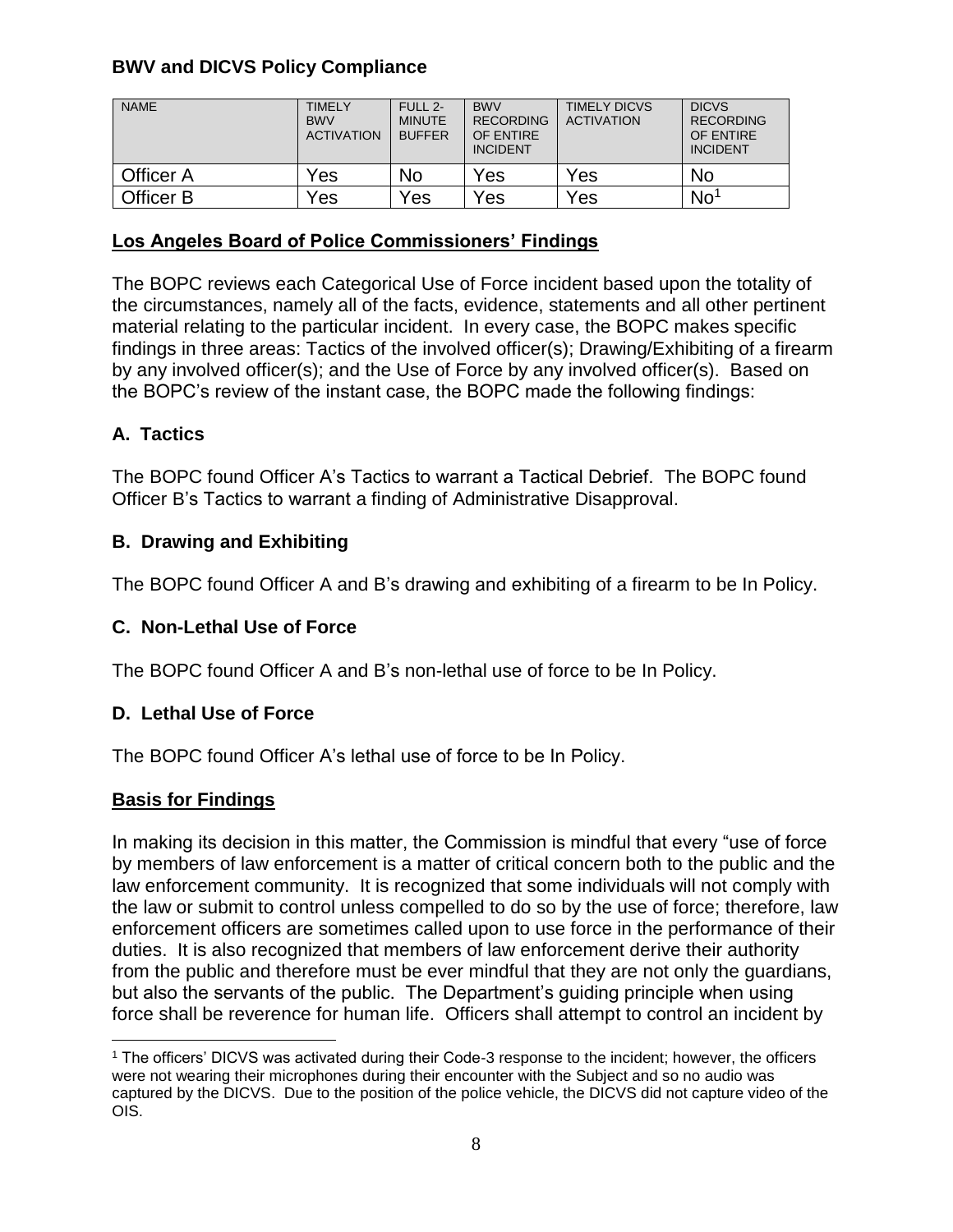using time, distance, communications, and available resources in an effort to deescalate the situation, whenever it is safe, feasible, and reasonable to do so. As stated below, when warranted, Department personnel may use objectively reasonable force to carry out their duties. Officers may use deadly force only when they reasonably believe, based on the totality of circumstances, that such force is necessary in defense of human life.

Officers who use unreasonable force degrade the confidence of the community we serve, expose the Department and fellow officers to physical hazards, violate the law and rights of individuals upon whom unreasonable force or unnecessary deadly force is used, and subject the Department and themselves to potential civil and criminal liability. Conversely, officers who fail to use force when warranted may endanger themselves, the community and fellow officers." (Special Order No. 4, 2020, Policy on the Use of Force - Revised.)

The Commission is cognizant of the legal framework that exists in evaluating use of force cases, including the United States Supreme Court decision in Graham v. Connor, 490 U.S. 386 (1989), stating that:

"The reasonableness of a particular use of force must be judged from the perspective of a reasonable officer on the scene, rather than with the 20/20 vision of hindsight. The calculus of reasonableness must embody allowance for the fact that police officers are often forced to make splitsecond judgments – in circumstances that are tense, uncertain and rapidly evolving – about the amount of force that is necessary in a particular situation."

The Commission is further mindful that it must evaluate the actions in this case in accordance with existing Department policies. Relevant to our review are Department policies that relate to the use of force:

**Use of De-Escalation Techniques**. It is the policy of this Department that, whenever practicable, officers shall use techniques and tools consistent with Department de-escalation training to reduce the intensity of any encounter with a suspect and enable an officer to have additional options to mitigate the need to use a higher level of force while maintaining control of the situation.

**Use of Force – Non-Deadly**. It is the policy of the Department that personnel may use only that force which is "objectively reasonable" to:

- Defend themselves:
- Defend others;
- Effect an arrest or detention;
- Prevent escape; or,
- Overcome resistance.

**Use of Force – Deadly.** It is the policy of the Department that officers shall use deadly force upon another person only when the officer reasonably believes, based on the totality of circumstances, that such force is necessary for either of the following reasons: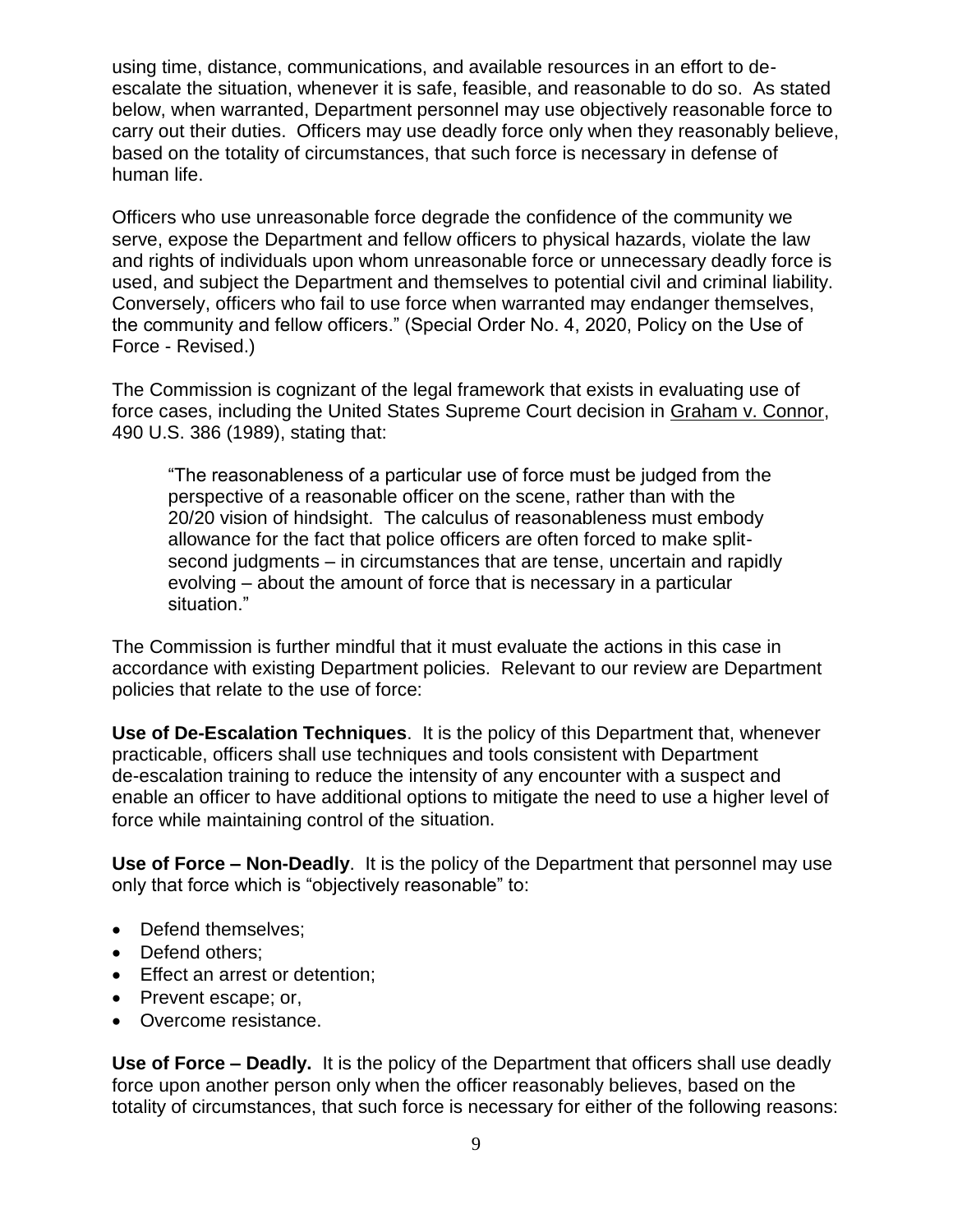- To defend against an imminent threat of death or serious bodily injury to the officer or another person; or,
- To apprehend a fleeing person for any felony that threatened or resulted in death or serious bodily injury, if the officer reasonably believes that the person will cause death or serious bodily injury to another unless immediately apprehended. Where feasible, a peace officer shall, prior to the use of force, make reasonable efforts to identify themselves as a peace officer and to warn that deadly force may be used, unless the officer has objectively reasonable grounds to believe the person is aware of those facts.

In determining whether deadly force is necessary, officers shall evaluate each situation in light of the particular circumstances of each case and shall use other available resources and techniques if reasonably safe and feasible.

**Note:** Because the application of deadly force is limited to the above scenarios, an officer shall not use deadly force against a person based on the danger that person poses to themselves, if an objectively reasonable officer would believe

the person does not pose an imminent threat of death or serious bodily injury to the officer or another person.

**The Department's Evaluation of Deadly Force.** The Department will analyze an officer's use of deadly force by evaluating the totality of the circumstances of each case consistent with the California Penal Code Section 835(a), as well as the factors articulated in Graham v. Connor. (Special Order No. 4, 2020, Policy on the Use of Force - Revised.)

An officer's decision to draw or exhibit a firearm should be based on the tactical situation and the officer's reasonable belief that there is a substantial risk that the situation may escalate to the point where deadly force may be justified. (Los Angeles Police Department Manual.)

## **A. Tactics**

## Tactical De-Escalation Techniques

- **P**lanning
- **A**ssessment
- **T**ime
- **R**edeployment and/or Containment
- **O**ther Resources
- **L**ines of Communication (Use of Force Tactics Directive No. 16, October 2016, Tactical De-Escalation Techniques)

Tactical de-escalation does not require that an officer compromise his/his/her or his/her safety or increase the risk of physical harm to the public. De-escalation techniques should only be used when it is safe and prudent to do so.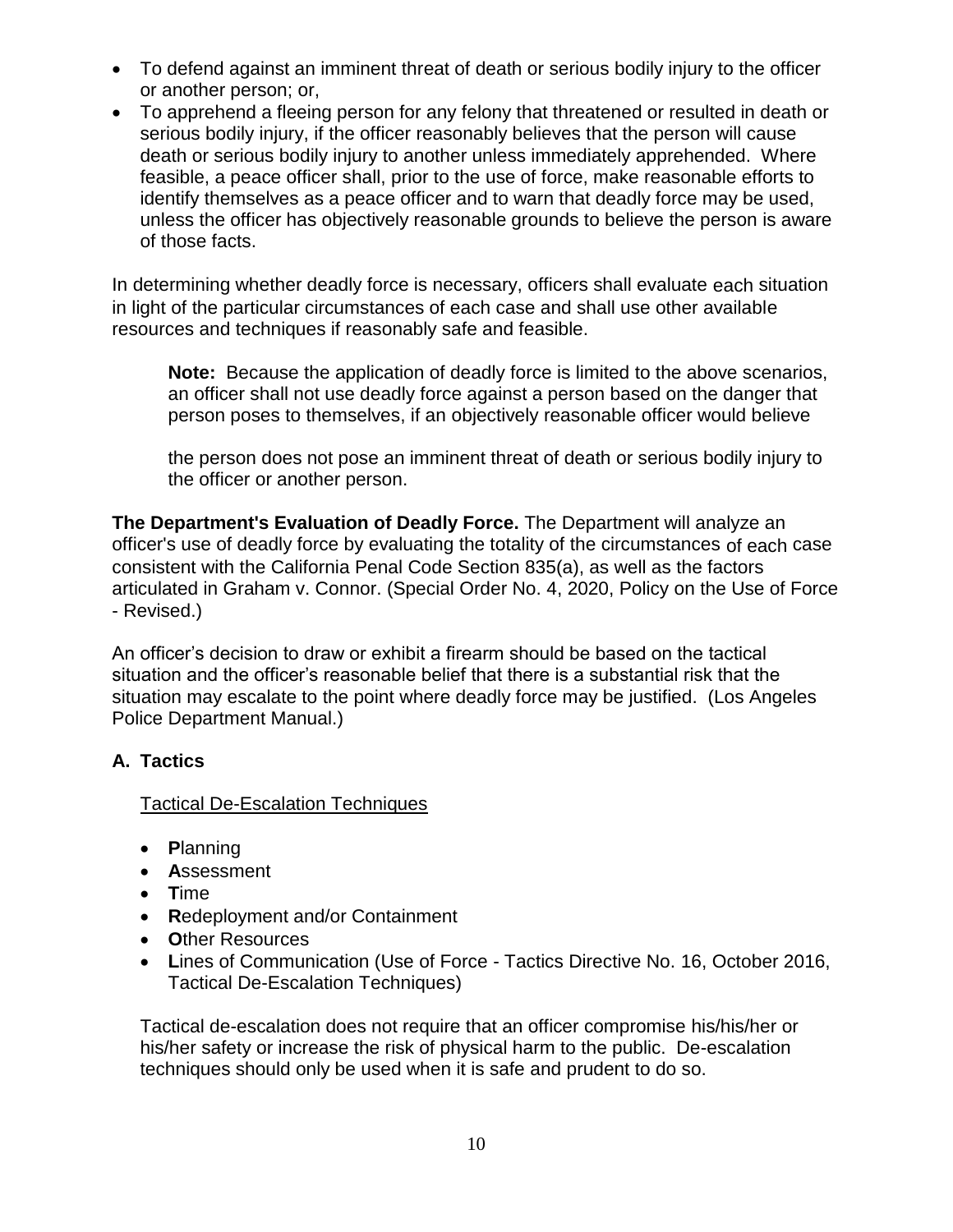**Planning** – Officers A and B had worked together as partners for approximately five to six months and had had previous discussions regarding tactics. According to Officer B, Officers A and B had a standing tactical plan which specified that if one officer attempted to physically detain a suspect, the partner officer would additionally physically detain the suspect, believing that the initiating officer observed something, such as a possible threat that the partner officer had not observed. On the day of the OIS incident, Officer B was the driver officer and would primarily be the contact officer on incidents, while Officer A was the passenger officer and would be the cover officer. Depending on the situation, the roles could be switched.

After receiving the unknown trouble radio call, Officer A read the comments to Officer B as they responded Code Three. According to Officer A, the unknown trouble radio call made it difficult to discuss a tactical plan due to not knowing the cause of the radio call. After arriving at scene, Officer A and B made contact with the Subject. The BOPC noted that although Officers A and B discussed their roles of contact and cover, they both participated in verbally contacting the Subject. During their investigation, Officer B observed a silver object to the right rear side of the Subject's waistband. Officer B did not want to alert the Subject of his/her

observation and cause an adverse reaction; therefore, Officer B did not advise Officer A about the object. Officer B's plan was to place the Subject into a standing position, apply handcuffs, and conduct a cursory pat down search of her person for weapons.

**Assessment** – Officers A and B assessed the incident and the Subject's actions and behavior throughout the incident. Upon arrival to the scene, Officers A and B assessed the scene and located the Subject sitting between two parked vehicles. According to Officer A, the Subject had a blank stare, her face was expressionless, and her replies were very short. Based on the Subject's demeanor and the tone of her voice, Officer A believed that the Subject was possibly the victim of a crime and/or suffering from depression. During their conversation, the Subject identified herself as the suspect and indicated that she lived nearby. The Subject reiterated to the officers that she was okay and denied calling the police. Officers A and B then turned and walked towards the location of the radio call to continue their investigation of the unknown trouble radio call. As they walked, the Subject stated, "Don't go there. They didn't call you." This statement led Officers A and B to reassess the Subject's role in the radio call. Officers A and B returned to the Subject and attempted to re-engage her in conversation and gain more information.

According to Officer A, it appeared that the Subject was trying to prevent the officers from speaking with the residents of the location of the radio call. As Officers A and B continued speaking with the Subject and assuring her that she was not in trouble and that they were there to help her, Officer B noted the Subject was minimally responding to the officers' questions and would just look at them. Officers A and B assessed the Subject was a possible victim of the unknown trouble or possibly was suffering from depression or experiencing a challenge related to mental health.

Officer B assessed that the interaction with the Subject seemed a little "off." Officer B was unsure of the situation and was thinking about multiple possible scenarios to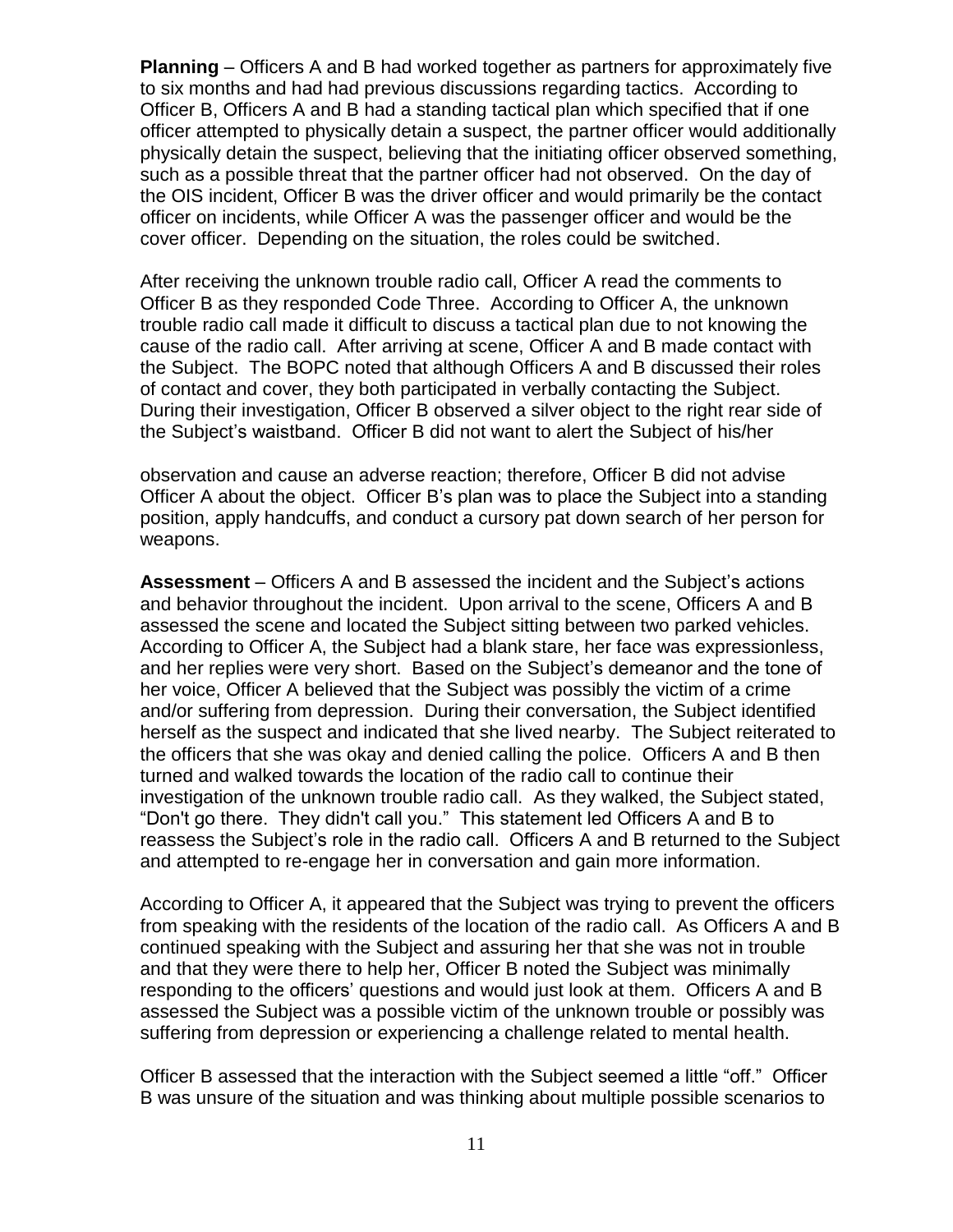explain the Subject's behavior, such as a possible ambush. Officer B decided to check the interior of the nearby parked vehicles, redeployed onto the north sidewalk, and placed him/herself in a position of advantage, triangulated with Officer A and the Subject. Officer B observed a silver object which he/she assessed to possibly be a weapon.

During the OIS, Officer A assessed after each of his/her two discharged rounds. Officer A observed that after his/her first round, the Subject's actions had not stopped, and Officer A discharged a second round. After Officer A's second round, the Subject fell to the ground and stopped moving towards Officers A and B. Officer A immediately ceased firing and continued to cover the Subject in a low-ready position.

After the Subject was in custody, Sergeant A continued to assess her status. Sergeant A, when advised that the Subject was not breathing, directed officers to begin CPR until they were relieved by LAFD.

**Time** – Officers A and B contacted the Subject and utilized time by communicating with her. They assured the Subject that she was not in trouble and that they were there to help her. Officer B noted the Subject was responding minimally to their questions and would just look at them. Officers A and B assessed the Subject was a possible victim of the unknown trouble, or possibly was suffering from depression.

Officer B felt that the interaction with the Subject was a little "off." Time allowed Officer B to redeploy to the north sidewalk, with the intention to move to a position of advantage where he/she and Officer A could triangulate on the Subject. This new position allowed Officer B the opportunity to observe a silver object to the rear of the Subject's waistband area.

**Redeployment and/or Containment** – Officers A and B continued speaking with the Subject. Based on his/her training and experience, Officer B believed that the interaction with the Subject seemed a little "off," leading Officer B to believe that the Subject was the source of the radio call. Additionally, Officer B was unsure of the situation and was thinking about multiple possible scenarios to explain the Subject's behavior, such as a possible ambush. Officer B decided to redeploy to the north sidewalk with the intention to move to a position of advantage where he/she and his/her partner could triangulate on the Subject.

Once the Subject produced a knife from her waistband, Officers A and B attempted to re-deploy by walking backwards away from the Subject in an attempt to create distance.

**Other Resources** – While Officers A and B were investigating the unknown trouble radio call, Officers C and D responded and offered to assist with the radio call. Officers A and B declined the offered assistance. Officer B believed at the time that an additional unit was not necessary. They had minimal information on the investigation and they believed the Subject was possibly a victim associated with the radio call.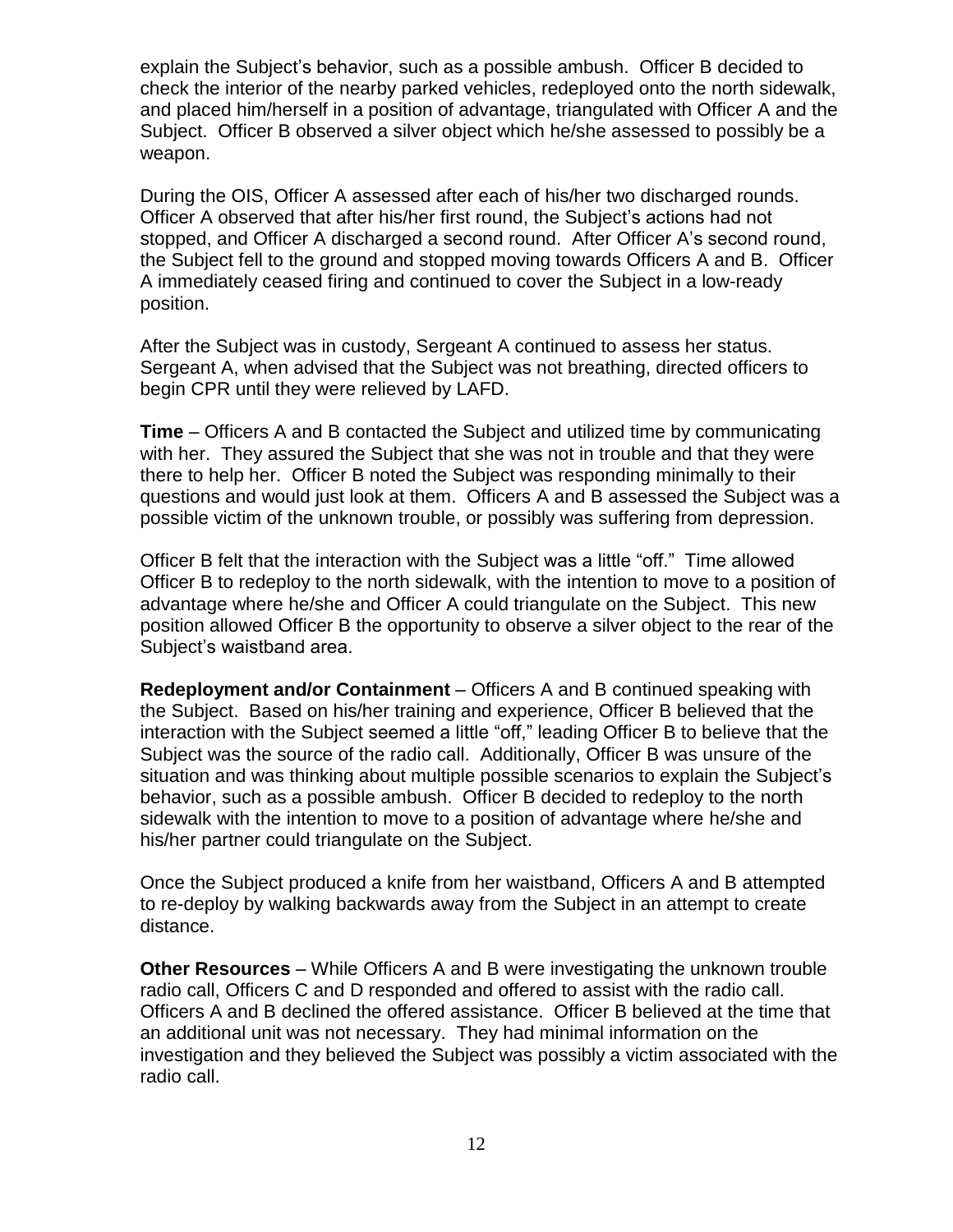When Officers A and B were unable to gain further information from the Subject besides her name, Officer A contacted CD and requested the name of the Person Reporting.

After the OIS, Sergeant A initiated the formation of an arrest team. The arrest team deployed multiple resources including less-lethal force options, such as a Beanbag Shotgun and a TASER, and a ballistic shield.

**Lines of Communication –** Officers A and B engaged the Subject in a dialogue and attempted to gain information from her utilizing several different questions, while reassuring her that she was not in trouble and that the officers were there to help her.

Officer B observed a silver object to the rear of the Subject's waistband. Officer B did not want to alert the Subject of his/her observation and cause an adverse reaction; therefore, he/she did not advise Officer A about the object he/she believed

was a possible weapon. During the attempt to detain the Subject for a cursory pat down search, Officers A and B attempted to continue to de-escalate the situation by advising the Subject, "We're trying to help you," and "Calm down." After the Subject produced a knife and moved towards the officers, commands to stop were given to the Subject, in an attempt to gain his/her compliance. According to the FID investigation, it was determined that from the time the Subject began walking towards the officers while armed with the knife, to the time of the OIS, approximately six seconds elapsed. In addition, the FID analysis determined that Officer A backed up approximately 32 feet prior to firing his/her first round.

- During its review of the incident, the BOPC noted the following tactical considerations:
	- **1. Tactical Planning/Communication** (Substantial Deviation, without Justification – Officer B)

Officer B failed to develop and communicate a tactical plan with Officer A when they encountered a suspect who Officer B believed was potentially armed with a weapon.

In this case, Officers A and B had worked together as partners for approximately five to six months and had numerous discussions regarding tactics. Additionally, Officers A and B had a standing tactical plan, which specified that if one officer attempted to physically detain a suspect, the partner officer would additionally physically detain the suspect, believing that the initiating officer observed something, such as a possible threat, that the partner officer had not observed. On the day of the OIS incident, Officer B was the driver officer and would primarily be the contact officer on incidents, while Officer A was the passenger officer and would be the cover officer. The roles could be switched, depending on the situation.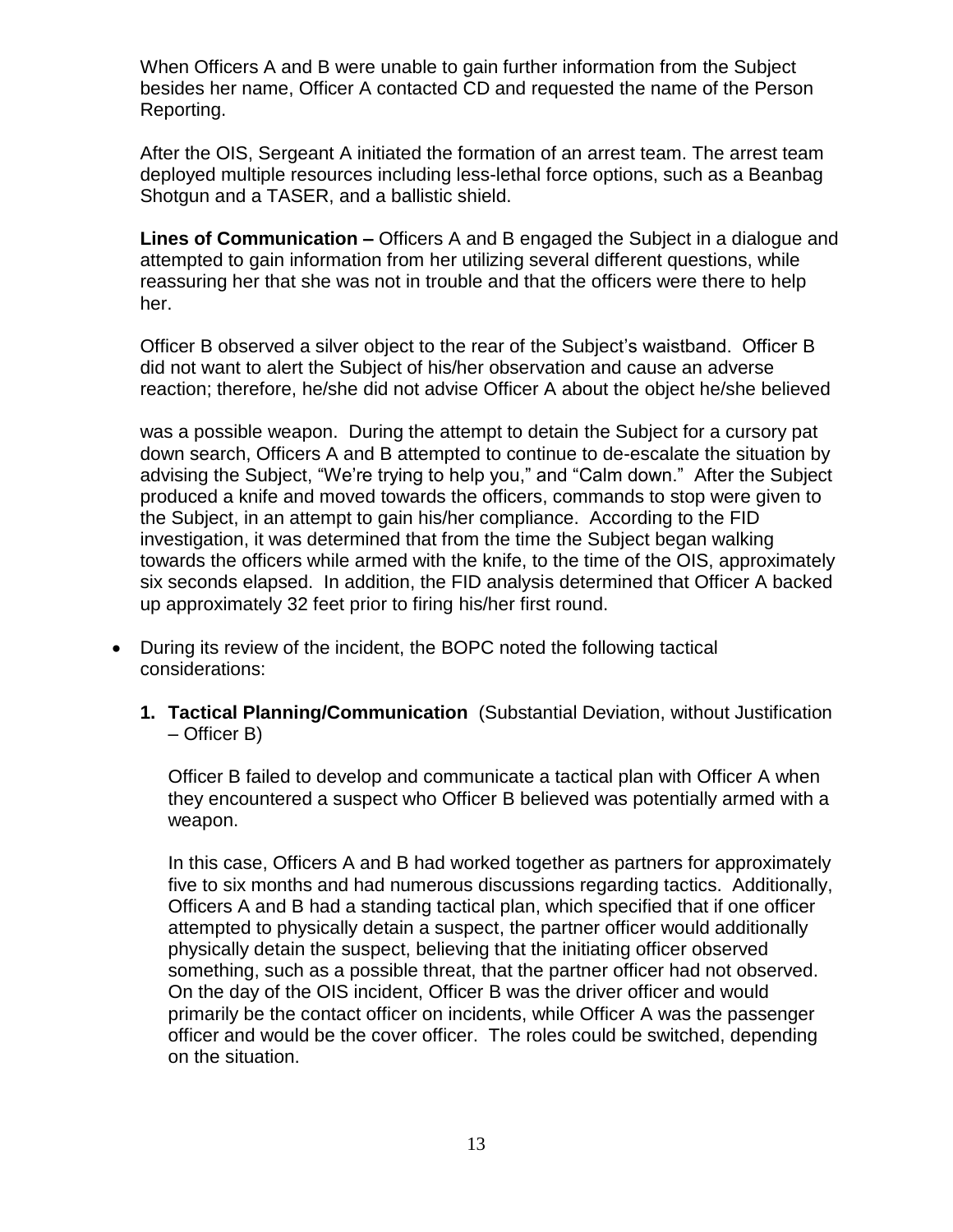Officers A and B were assigned an unknown trouble radio call, which made it difficult to discuss a tactical plan due not knowing the cause of the radio call; however, Officer A read the comments of the radio call to Officer B as they responded. Upon arrival to the radio call location, the officers made contact with the Subject. During the officers' investigation, they observed the Subject had a blank stare, her face was expressionless, and her replies were very short. Both officers believed the Subject was a victim of a crime or was suffering from depression. Officer B noted the Subject was not responding very well to their questions and would just look at them.

Based on his/her training and experience, Officer B believed that the interaction with the Subject seemed a little "off," leading Officer B to believed that the Subject was the source of the radio call. Additionally, Officer B was unsure of the situation and was thinking about multiple possible scenarios to explain the Subject's behavior, such as a possible ambush. Officer B decided to redeploy to the north sidewalk, with the intention to move to a position of advantage where

he/she and his/her partner could triangulate on the Subject. Officer B observed a silver object to the right rear side of the Subject's waistband. Officer B did not want to alert the Subject of his/her observation and cause an adverse reaction. Therefore, he/she did not verbally advise Officer A about the object that he/she believed was a possible weapon.

Officer B was cognizant that Officer A was standing in front of the Subject and feared for his/her safety. Believing the Subject was possibly armed with a weapon; Officer B decided to detain the Subject pending further investigation. Officer B's plan was to place the Subject into a standing position, apply handcuffs, and conduct a cursory search of her person for weapons. Officer B ordered the Subject to stand up, but she did not comply. Therefore, Officer B decided to go hands on with the Subject, in order to control and prevent her from reaching for the silver object. Officer A heard Officer B advise the Subject to stand up and observed Officer B place his/her hands on the Subject. Officer A felt that Officer B may have observed something Officer A had not observed or that the Subject was possibly armed with a weapon. The Subject stood up, resisted detention, produced a knife, and moved towards the officers, which resulted in the OIS incident.

Based on the totality of the circumstances, the BOPC determined that Officer B's lack of communication with his/her partner regarding his/her observation of a possible weapon and his/her lack of planning prior to attempting to detain a possibly armed suspect were substantial deviations, without justification, from approved Department tactical training.

The BOPC noted Officer A's limited opportunity in the tactical communication and planning once Officer B observed a possible weapon to the rear of the Subject's waistband. Officer B failed to communicate his/her observations and failed to implement a plan sufficient to detain a possibly armed suspect. It was not until Officer B attempted to physically detain the Subject that Officer A believed, based on their standing plan, that Officer B had observed something Officer A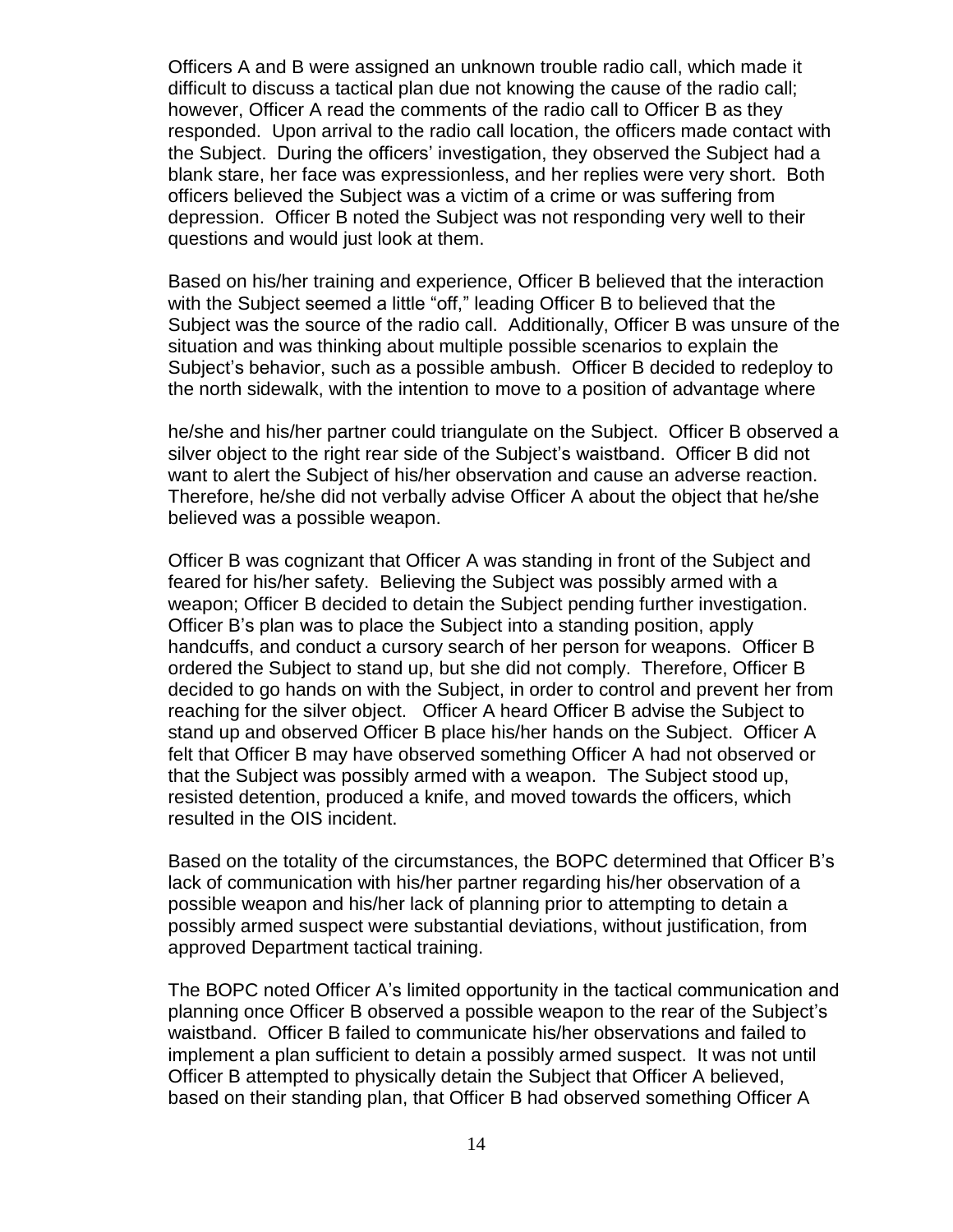had not observed or the Subject was possibly armed with a weapon. Officer B did not communicate either possibility to Officer A, which left Officer A with limited time to assess the situation and then physically assist Officer B in detaining the Subject.

Based on the totality of the circumstances, the BOPC determined that Officer A's attempt to assist Officer B with detaining the Subject was not a deviation from approved Department tactical training.

- The BOPC also considered the following:
	- **Tactical Vehicle Deployment** Officer B parked the police vehicle directly across the street from the radio call location. Had Officer B parked further down the street on the same side as the location of the radio call, this would have provided a greater tactical advantage on the officers' approach to the radio call.
	- **Initiating Physical Contact with a Flashlight in Hand** Officer B attempted to physically detain the Subject while still holding his/her flashlight in his/her left hand.
	- **Profanity** When the Subject armed herself with a knife from her rear waistband, Officer A utilized profanity.
	- **Maintaining Control of Equipment (Flashlight)** Officer B intentionally dropped his/her flashlight on to the ground when the Subject, who was armed with a knife, moved towards him/her and Officer A. Officer B dropped his/her flashlight to retrieve his/her radio from its belt mounted holster and broadcast a backup request.
	- **Tactical Communication** After the OIS incident, Officer A requested that CD advise the responding units that he/she and Officer B were facing east. Officer A made that request in order to avoid potential crossfire situations.
	- **Tactical Communications** While enroute to Officer B's help call, Officer E requested that Officer F advise him/her of the call type that Officer B was handling. Officer F did not advise Officer E that he/she had heard the sound of gunshots during Officer B's transmission for a request for backup. Officer F also did not communicate to Officer E that he/she believed that an OIS had occurred.

When Officer B broadcast "Shots Fired Officer Needs Help," the Radio Transmission Operator (RTO), did not repeat the "Shots Fired" portion of Officer B's broadcast. Only the "Officer Needs Help" portion was repeated. The responding units were unaware that shots had been fired. An analysis of the radio transmissions was performed by CD and determined that Officer B broadcast his/her "Shots Fired" portion of his/her help call simultaneously as CD was broadcasting Officer B's earlier back up request.

• **Seatbelt** – Sergeant A and Officers E and F did not have their seatbelts fastened when they responded Code Three to the Help Call. Sergeant A donned his/her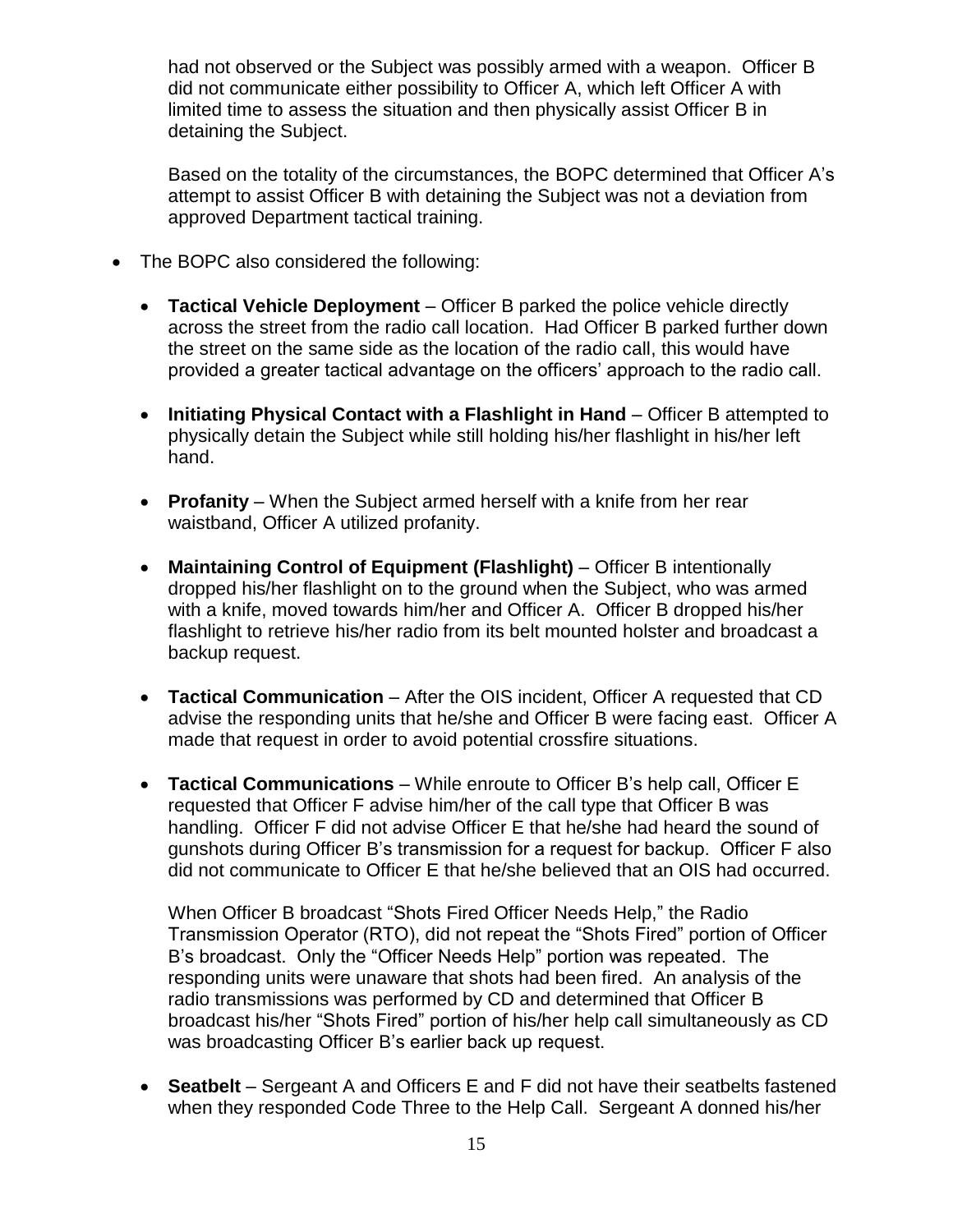seatbelt approximately one minute into his response. Officers E and F donned their seatbelts approximately 30 seconds into their response.

- **Required Equipment (Hobble Restraint Device)**  Sergeants A and B, along with Officers F and G, did not have their HRD on their person at the time of this incident.
- **Required Equipment (Baton)**  Sergeants A and B, along with Officers E, F, and H did not have a collapsible baton or side handle baton on their person at the time of this incident.
- **Bloodborne Pathogens**  When the arrest team took the Subject into custody, Officer I did not don protective gloves. Officer I was assigned to take physical control of the Subject. Officer I stated that he/she had depleted his/her supply of gloves earlier in his/her shift.
- **Medical Treatment – Rendering Aid:** A Rescue Ambulance (RA) was requested by Officer E after the OIS approximately one minute and 33 seconds prior to the Subject being taken into custody. Sergeant A inquired if the Subject was breathing, to which Officer E responded that the Subject was not breathing. Sergeant A directed an officer to begin cardiopulmonary resuscitation (CPR). Upon hearing this direction, Officer J ran to his/her police vehicle to retrieve a CPR protective mask. Officer F, under the direction of Officer G, placed the Subject onto her left side. Officer F checked the Subject for a pulse, and he/she located a light pulse. Officer F was unsure if the Subject was breathing; therefore, he/she rolled the Subject onto her back into a supine position and administered chest compressions. Officer H donned protective gloves in the event he/she needed to relieve Officer F. Officer G updated CD that the officers were conducting CPR on the Subject. An analysis of BWV by FID determined that Officer J took approximately 39 seconds to retrieve a CPR protective mask, but upon his/her return, he/she was advised that chest compressions were already being conducted on the Subject. Officer F continued chest compressions until the Subject gained consciousness. An analysis of BWV by FID investigators determined that Officer F conducted chest compressions for approximately one minute and 43 seconds.

According to Officer F, the Subject began to move and attempted to speak. Officer F ceased chest compressions. Officers F and H placed the Subject onto her left side, into a recovery position. While waiting for the arrival of the RA, officers continued to communicate with the Subject, using her first name and advising her that an RA was enroute. The officers also encouraged the Subject to continue breathing and to remain on her side.

• **Preservation of Evidence –** Officer I moved the Subject's knife after the Subject was taken into custody. Officer I advised that the knife was still in close proximity to the Subject. If the officers were to reposition the Subject onto her back to administer CPR, the Subject would have ended up lying on top of the knife. Therefore, upon direction of Sergeant A, Officer I used his/her hand to move the knife in a northerly direction, then placed his/her boot on top of the knife blade.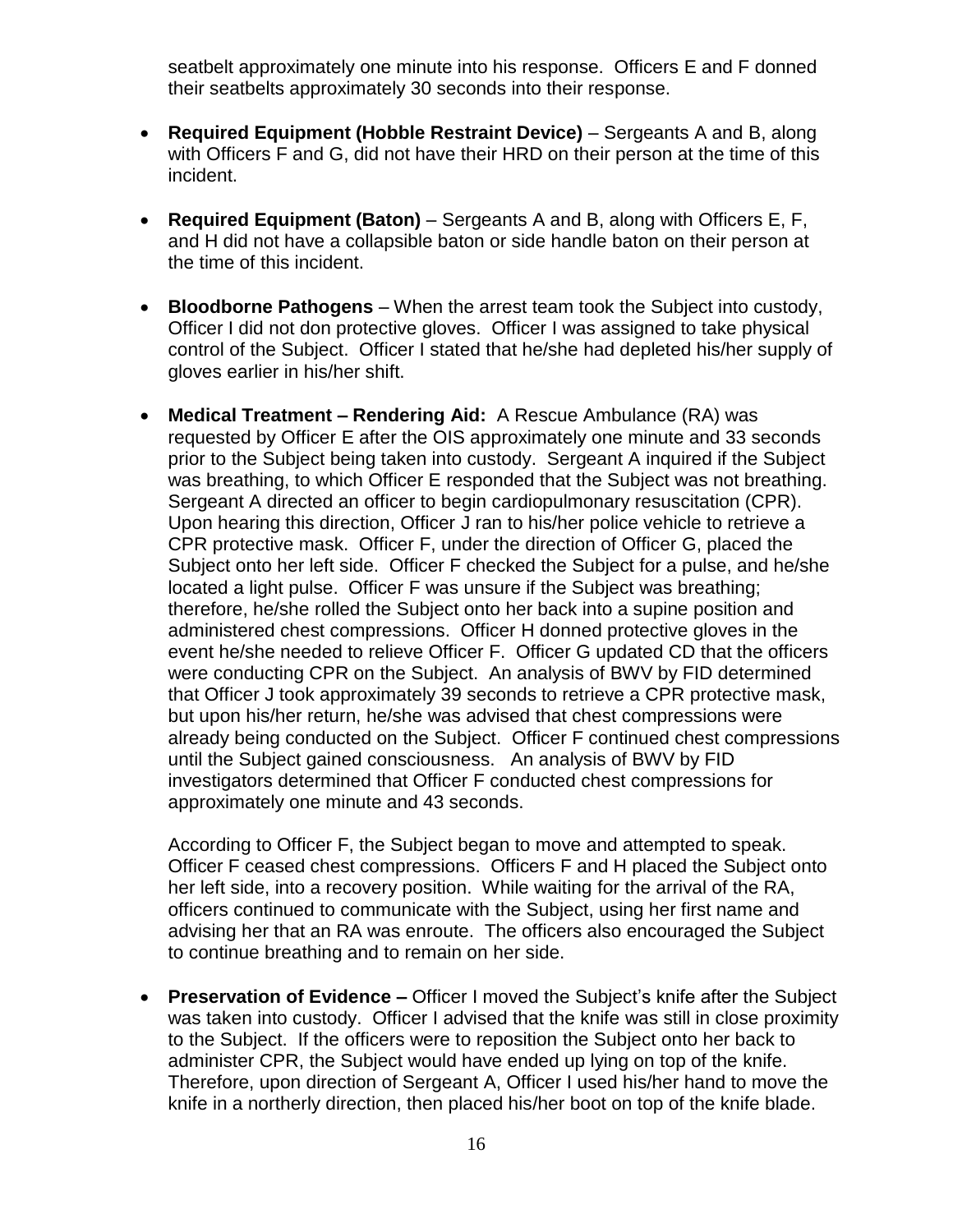- **DOC Notification** The DOC was notified 56 minutes after the OIS.
- **DICVS** The FID investigation revealed that Sergeant B's DICVS microphone was not synchronized with the DICVS camera.

The investigation revealed that Officers A and B left their DICVS microphones inside of their police vehicle and did not have the microphone on them during the incident.

• **BWV** – The investigation revealed Officer A's BWV was powered off in the field prior to responding to the radio call, which led to his/her BWV not having the required two-minute buffer.

The investigation revealed that Officers C and H's BWV was powered off in the field and did not have the required two-minute BWV buffer.

A random inspection of BWV assigned to Officers A, C, and H, from October 25, 2020 through November 24, 2020 was conducted, for compliance with having a full two-minute buffer. The results of the inspections indicated Officers A, C, and H were in compliance.

The investigation revealed that Officer F did not activate his/her BWV when he/she escorted the Subject in the RA. According to Officer F, he/she believed that he/she was prohibited from recording inside of the RA due to medical confidentiality.

A random inspection of BWV assigned to Officer F, from October 25, 2020 through November 24, 2020 was conducted, for compliance with timely activations. The results of the inspection indicated Officer F was in compliance.

The investigation revealed that during the two-minute buffering period, Officer B's BWV was lying on the center console of the police vehicle and was not attached to his/her uniform. Officer B picked up the BWV device and affixed it to his/her uniform prior to activation. According to Officer B, he/she keeps his/her BWV on the console while driving due to previous BWV malfunctions created by his/her seatbelt.

The investigation revealed Sergeant A viewed his/her BWV video prior to receiving authorization to do so by FID detectives.

These topics were to be discussed at the Tactical Debrief.

• The evaluation of tactics requires that consideration be given to the fact that officers are forced to make split-second decisions under very stressful and dynamic circumstances. Tactics are conceptual and intended to be flexible and incident specific, which requires that each incident be looked at objectively and the tactics be evaluated based on the totality of the circumstances.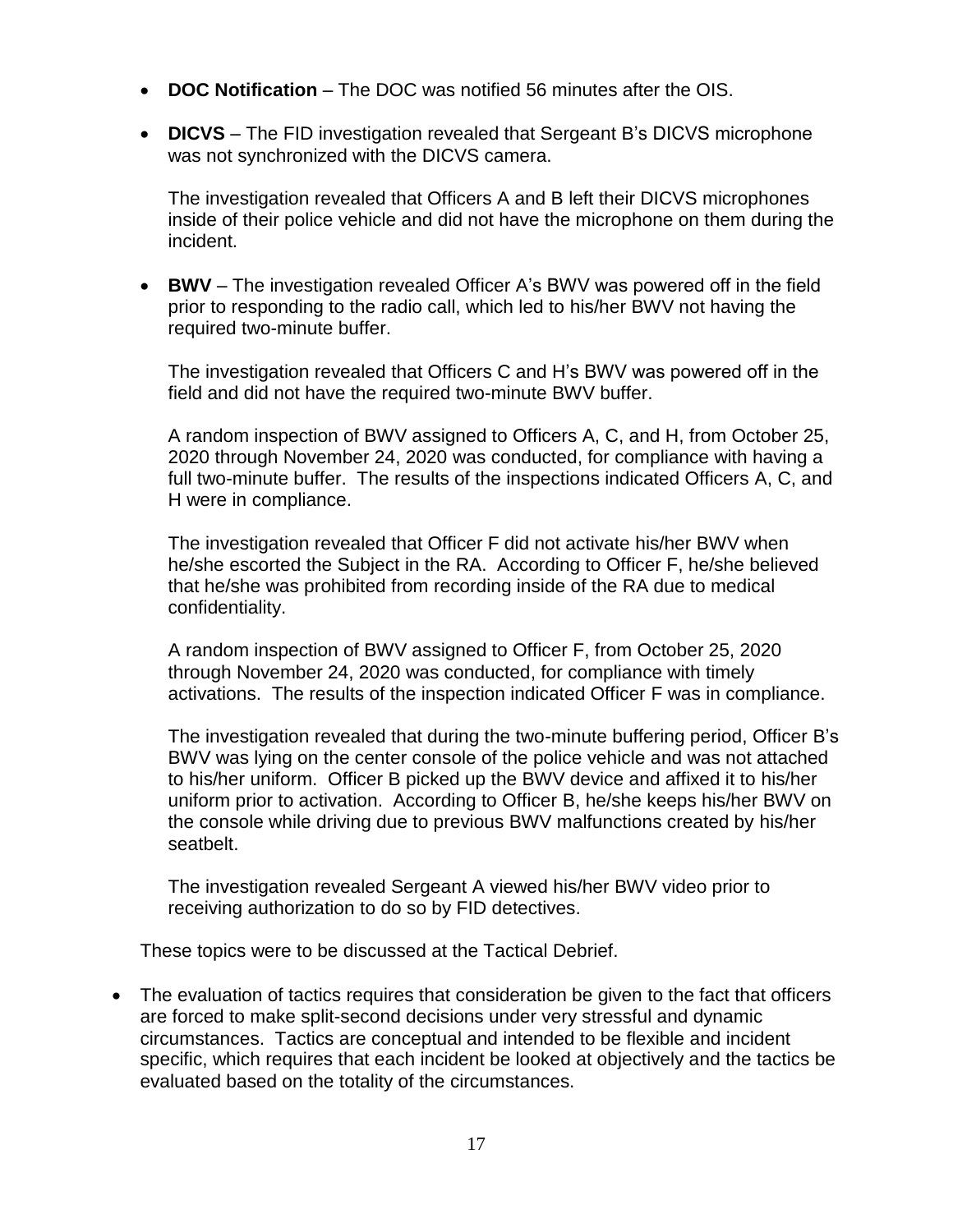Each tactical incident also merits a comprehensive debriefing. In this case, there were identified areas where improvement could be made. A Tactical Debrief is the appropriate forum for the involved officers to discuss individual actions that took place during this incident.

Thus, the BOPC found Officer A's Tactics to warrant a Tactical Debrief. The BOPC found Officer B's Tactics to warrant a finding of Administrative Disapproval.

# **B. Drawing and Exhibiting**

## • **Officer A (1st Occurrence)**

According to Officer A, after he/she lost his/her grip of the Subject's arm, he/she moved forward to grab the Subject's arm again. As Officer A came within approximately three feet of the Subject, Officer A observed the Subject produce a kitchen knife. Officer A perceived that the Subject had raised, in an overhand grip, the kitchen knife to the area near the Subject's head. Officer A drew his/her service pistol because Officer A believed that the Subject was going to attempt to stab him/her and Officer B with the knife.

#### • **Officer A (2nd Occurrence)**

According to Officer A, he/she holstered his/her service pistol because he/she intended to broadcast a help call but realized that Officer B had already broadcast a help call. Officer A recognized that the Subject was still in close proximity to the knife, had not been handcuffed, and could pick up the knife again. Officer A drew his/her service pistol for a second time.

#### • **Officer B**

According to Officer B, he/she unholstered his/her service pistol when he/she observed the Subject had produced an "item" which he/she later identified as a "big kitchen knife" from his/her rear waistband. The Subject pointed the knife at him/her and Officer A, from approximately 20 feet away. Officer B was afraid for his/her own life and his/her partner's life due to the Subject's actions with the knife.

Based on the totality of the circumstances, the BOPC determined that an officer with similar training and experience as Officers A and B, while faced with similar circumstances, would reasonably believe that there was a substantial risk that the situation may escalate to the point where deadly force may be justified.

Therefore, the BOPC found Officers A and B's drawing and exhibiting of a firearm to be In-Policy.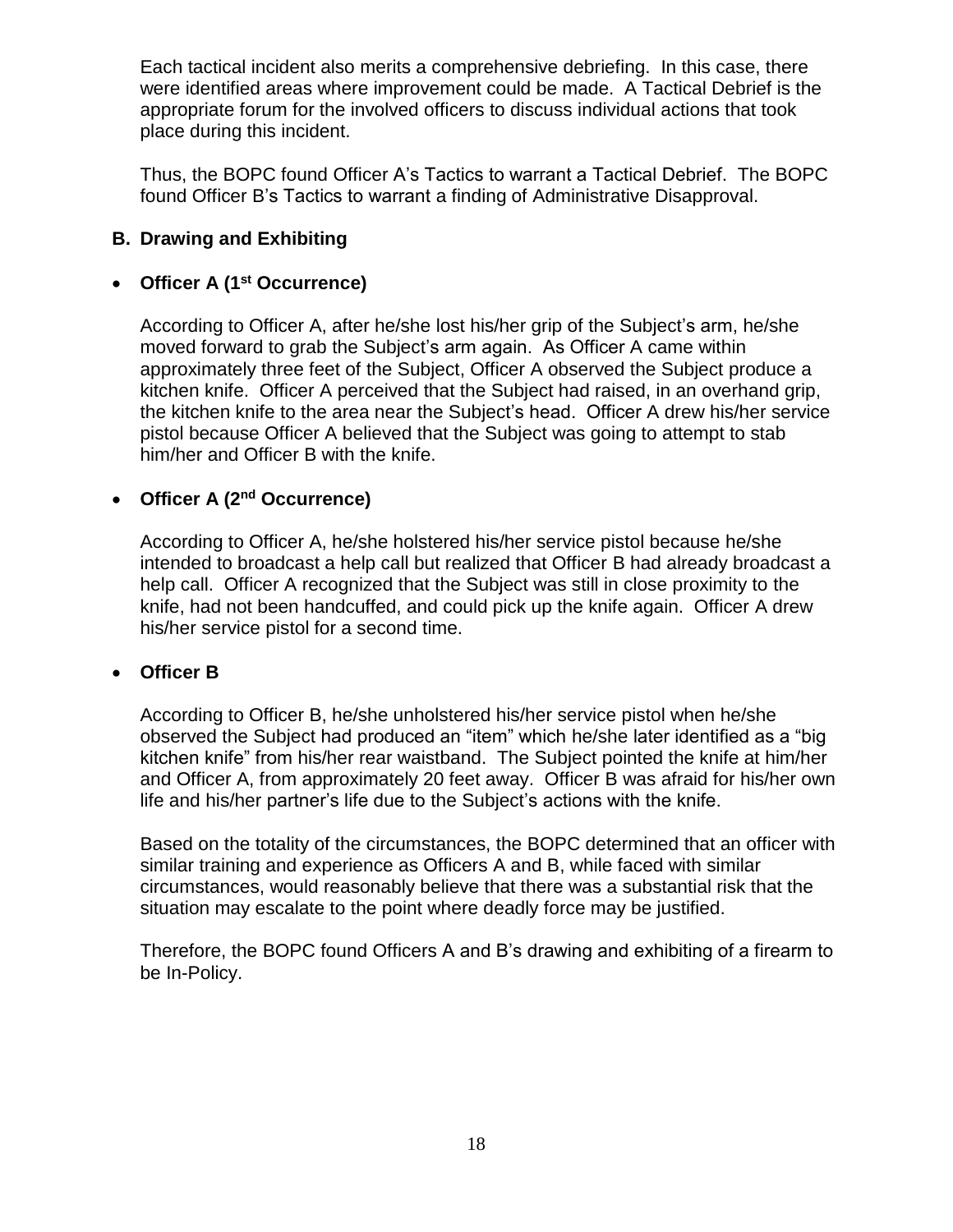# **C. Non-Lethal Use of Force**

## • **Officer B –** Firm Grip

According to Officer B, he/she ordered the Subject to stand up, but the Subject did not comply. Therefore, Officer B decided to go "hands on" with the Subject, in order to control and prevent the Subject from reaching for the silver object. While holding his/her flashlight in his/her left hand, Officer B leaned forward and used his/her right hand to grab ahold of the Subject's right bicep. Officer B utilized a C-grip with both hands on the Subject's bicep. According to Officer B, once the Subject stood up, she began "pulling away" from Officer B. The Subject pulled her body in an eastbound direction towards the north sidewalk and repeated "No, no, no." As the Subject pulled away she was "wiggling" her arm and pulled it into the interior of her sweatshirt. Officer B lost his/her grip on the Subject's right arm.

#### • **Officer A –** Firm Grip

According to Officer A, he/she heard Officer B state, "Hey, get up," and observed Officer B place his/her hands on the Subject. Officer A believed Officer B "saw something" Officer A did not see or the Subject "had some sort of weapon," because the Subject had been "fidgeting around a lot." A combination of Officer B's actions and the Subject's demeanor caused Officer A to believe that the Subject was possibly armed with a weapon. Officer A approached the Subject and grabbed the Subject's right forearm in order to place it behind the Subject's back. As Officer A attempted to place the Subject's hand behind her back, the Subject "swung" her arm away from Officer A, causing Officer A to lose his/her grip of the Subject's arm.

Based on the totality of the circumstances, the BOPC determined that an officer with similar training and experience as Officers A and B, while faced with similar circumstances, would reasonably believe that this same application of non-lethal force would be reasonable to effect a detention of the Subject.

Therefore, the BOPC found Officers A and B's non-lethal use of force to be objectively reasonable and In Policy.

#### **D. Lethal Use of Force**

#### • **Officer A** – (pistol, two rounds)

According to Officer A, the Subject walked towards him/her and Officer B at a fast pace, while holding the knife in her right hand. As the Subject approached the officers, Officer A observed that the Subject was jabbing the knife forward in his/her direction, while holding the knife at waist level. Officer B continued to give the Subject commands to stop. Officer A believed he/she observed the Subject move her head back and forth indicating that the Subject "was not going to stop." Officer A was walking backwards as quickly as he/she could but could not walk backwards fast because he/she could not observe where he/she was going.Officer A felt like the Subject was "power walking" towards him/her and had closed enough distance where Officer A felt the Subject "was going to stab" them. When Officer A believed